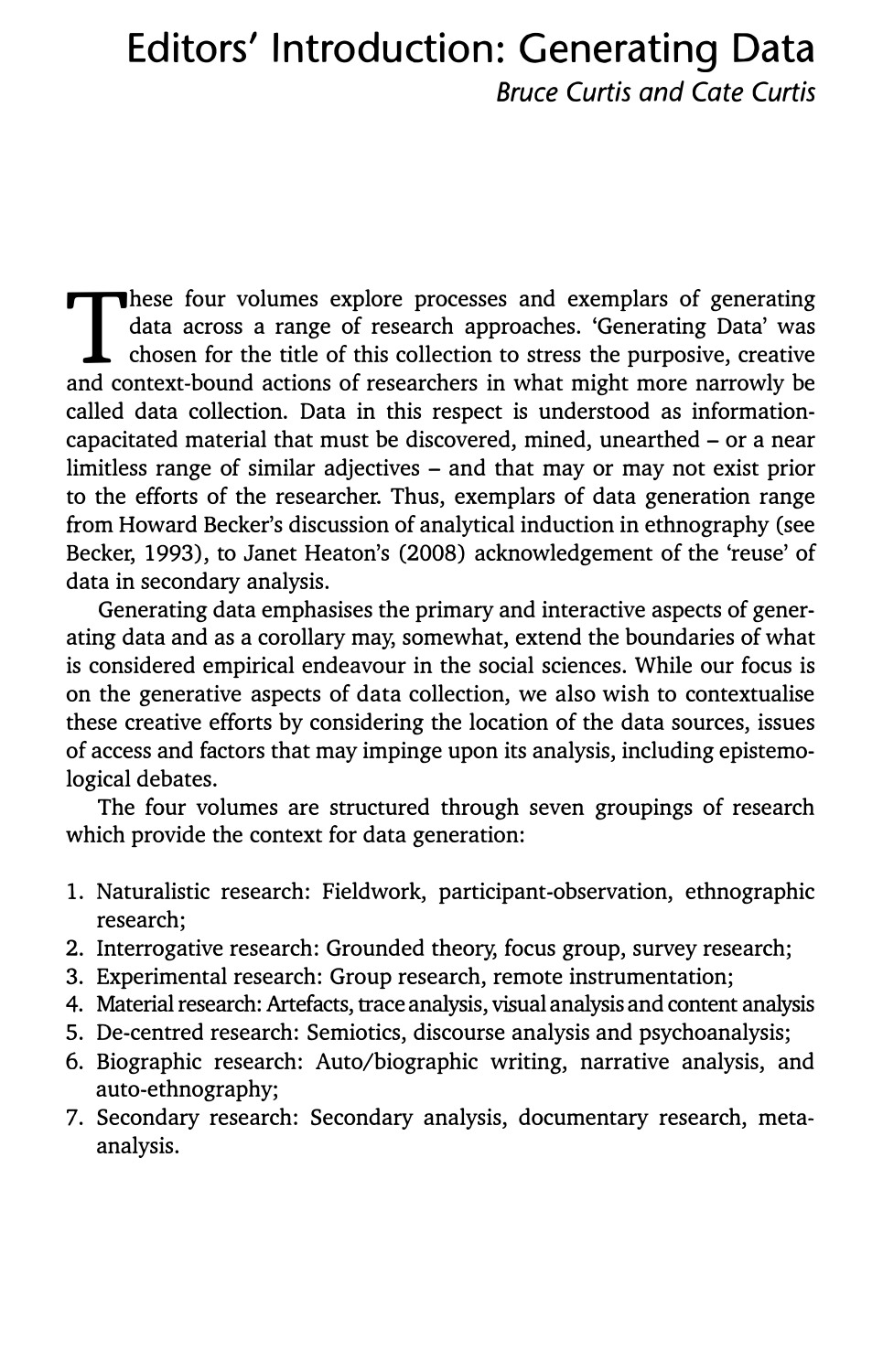# **Naturalistic Research: Fieldwork, Participant-Observation, Ethnographic Research**

Naturalistic research refers to efforts to generate data in their normal, everyday contexts. Data generation in this tradition is marked by issues of entry and exit, the observer effect and issues of induction and translation. The approaches and terminology most associated with this grouping include fieldwork, participant-observational techniques and - most commonly - ethnographic research. Howard Becker (1993), Clifford Geertz (1973) and David Rosenhan (1973) reflect on three pivotal examples of fieldwork as ethnography. These are, of course, studies of their time and issues of risk to participants (and researchers) are treated as exciting technical issues rather than as epistemological or ethical dilemmas. Together the three articles provide a review of naturalistic research from the traditions of sociology, anthropology and psychology - that are in the round, and at the same time must be contextualised by mid-20th century notions of middle range theory (see Merton, 1968). With this commitment came assumptions about the validity of a broadly anthropological approach(studying deviants and subcultures) and in reporting back on the consequences of labelling. This is surely the case for the two waves of Chicago School scholars. Further, Geertz's (see Geertz, 1995) later, post-fieldwork career, revisited issues of othering and anthropological angst that don't figure, at least explicitly, in the foundational troika. That said, these first three articles are exemplars of generating data, of creating accounts in natural settings and in the absence of a formal, theoretical framing.

Becker (1993) makes central the process of weaving, generating data from observations and conversations. In this respect, collecting data is twinned with the process of 'theoretical analysis' in understanding why medical students hated 'crocks'. Becker (see Becker, 1998) reuses this material in a broader discussion of analytical induction as a means of building theory in naturalistic research and research in general. What Becker downplays, Geertz (1973) highlights in his account of Balinese fieldwork. He provides an account of entry, observation and its impacts. Where Becker foregrounds the everyday back and forth of induction; Geertz makes exotic and therefore as needing translation. Rosenhan (1973) provides an additional experimental dimension, sending eight 'pseudopatients' (including himself) who feigned auditory hallucinations in an attempt to gain admission to psychiatric hospitals across the United States. All of the pseudopatients were treated as 'insane' by the psychiatric staff. Indeed, an unanticipated aspect around exiting the field was the extreme difficulty of convincing psychiatric staff that their patients were in fact sane/researchers.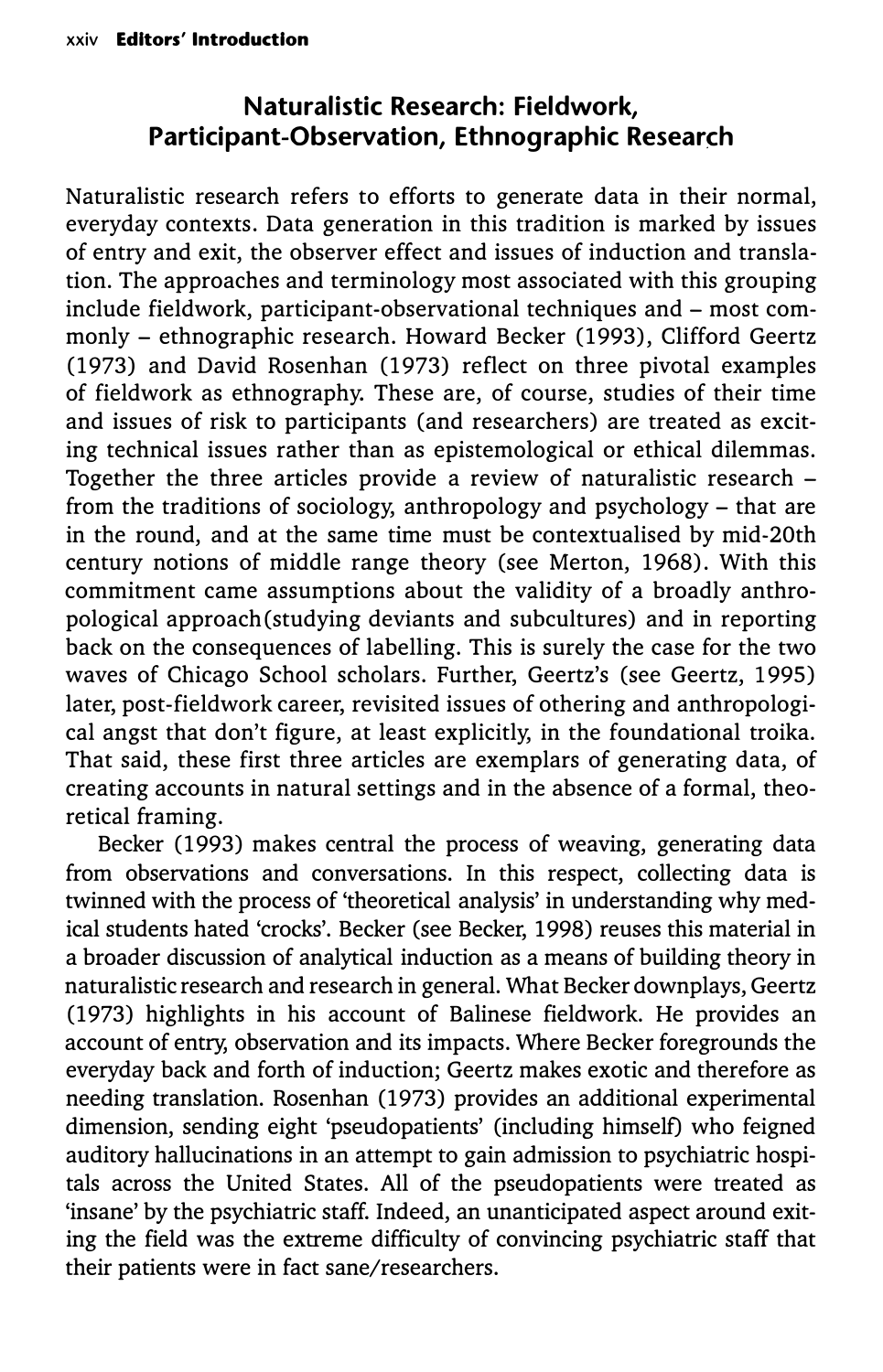Naturalistic research is located methodologically somewhere along a participant-observation spectrum. Rosenhan (participant), Becker and Geertz (observer) approximate the end- and mid-point of that spectrum. Hughson (1998) would associate all three with Chicago School approaches and his account of the then 'new ethnographies' in which ethnographers approximate insider or native accounts redrafts longstanding concerns around entry to and exit from the field. However, the ethical issues that such insider approaches raise are as longstanding as Laud Humphreys' (see Humphreys, 1970), *Tearoom trade: a study of homosexual encounters in public places.*  Where Hughson and other new ethnographers see a break in naturalist research, Wacquant (2011: 87) sees continuity: "The boxing project is an ethnography in a classic mold in terms of its parameters, a sort of village study like the ones British anthropologists conducted in the 1940s, except that my village is the boxing gym and its extensions, and my tribe the fighters and their entourage." Waquant's epistemological justification for insider researcher as a scholarly (as opposed to a journalistic) endeavour is made through the notion of habitus. In this Wacquant, like the protagonists championed by Hughson (1988), valorise claims to an at least partial insider status prior to undertaking research.

Blackman (2007) offers an account of alcohol and drug usage on the part of the researchers as well as the role of sexual attraction in generating data in natural settings. This is foregrounded and described as a 'hidden ethnography' that may or may not raise ethical issues. Blackman privileges negotiation, reflexivity and respect as the basis for his successful fieldwork, which suggests, among other things, that researchers drawn to this 'new' type of research are confident in their abilities and that much of the approach remains targeted at deviance and subcultures. Irwin (2006) provides something of a counter to Blackman's triumphalism. Her account of naturalistic research as an intimate endeavour is one of cost and failure. She also notes how Chicago School researchers attempted to maintain a balance between empathic participation and complete engagement with participants (field members). This effort at balance, at validity, was eroded by radical sociologists of the 1960s and 1970s well before the 'new' ethnographers of the sort Blackman (2007) and Hughson (1988) champion. Irwin doesn't reject such intimate research, but like Wacquant, she argues that the epistemological and ethical assessments around entering and exiting the field, of induction, of translation, of interpersonal negotiation and therefore of data generation requires a socio-structural underpinning: "We should locate how our relationships (intimate or distant), behaviors (norm-breaking or conventional), emotions (love or hate), writing (traditional or non-traditional), and other research choices are constrained by, work against, or reinforce social structures" (Irwin, 2006: 171).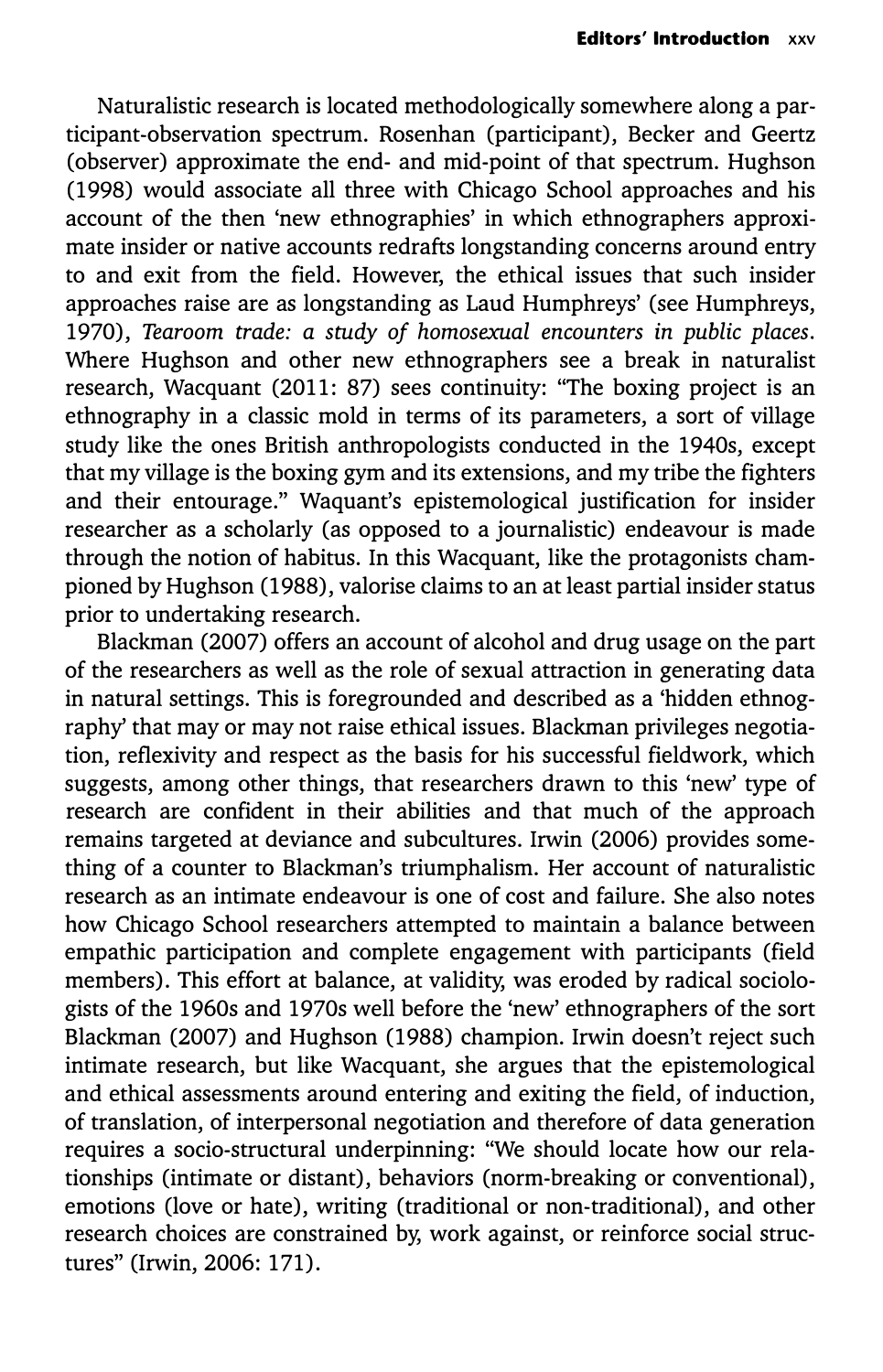Drug usage is also central to Bourgois (2011) but not for the reasons of fitting in as described by Blackman (2007) - who, in turn, echoes Howard Becker's justification for drug use in the 1950s. Rather, Bourgois (2011: 3-4) discusses his 12-year *Righteous Dopefiend* project: "The goal of *Righteous Dopefiend* is to render more visible from an analytical, emotional, and political perspective the human cost of the punitive version of neoliberalism that guides U.S. public policy. It is a narrative account documenting twelve years in the lives of a cast of characters who are bonded by a moral economy of sharing and mutual betrayal in the context of addiction." The political character of the research, and arguably not fitting in as a participant-observer, mandated an extension of the methods of generating data deployed in much of naturalistic research: team ethnography primarily in the form of photoelicitation. Harper (2003) goes beyond elicitation to argue for a visual sociology and anthropology, in which the image is central to ethnography.

This notion of extending methods of generating data is further addressed by Dicks, Soyinka and Coffey (2006). They provide a useful review of the developing methods of generating data in naturalistic research. Like Bourgois, their interest is to take multimedia and its co-created meanings into the field: "Data are the represented world as we know and experience it, rather than the 'world in itself' (Bauer et al., 2000). In other words, data are what we are able to perceive in the field. Further, we perceive them through all of our senses, including sight, hearing, touch, smell and even taste. Clearly, data in the field are by their very nature composed of diverse media (they are likely to include sounds, objects, visual designs, people's actions and bodies, etc.). Data, then, are necessarily composed of a diverse and shifting range of media" (Dicks, Soyinka and Coffey, 2006: 77). Extending the range of methods available to ethnography is undoubtedly a good in itself, but it often has ethical implications. The article from Jenness (2010) addresses this in passing while foregrounding the fraught circumstance that the participants/subjects of research find themselves in (in this case, transgender prison inmates).

Van Maanen (2015) provides his own reflections on naturalistic research that is both cynical in terms of academic careerism, and exuberant in terms of its prognosis. His focus is the researcher. He highlights how ethnography and fieldwork has changed from its anthropological/Chicago School origins becoming a less standardised and onerous approach for generating data (Van Maanen, 2015: 40): "as ethnographers, we spend, for instance, a few days in the field, meander about the scene, hang out, talk to a few people quite different from ourselves who hold ideas that in various ways differ often spectacularly - from our own. We learn what we can and then alter the questions we ask or the way in which we ask them and spend a few more days in the field and meet with more people. And on and on (and on) it goes and where it stops, nobody knows."

Visconti (2010) addresses a substantial body of work on business ethnography, and his own fieldwork, in an effort to formalise a case study approach.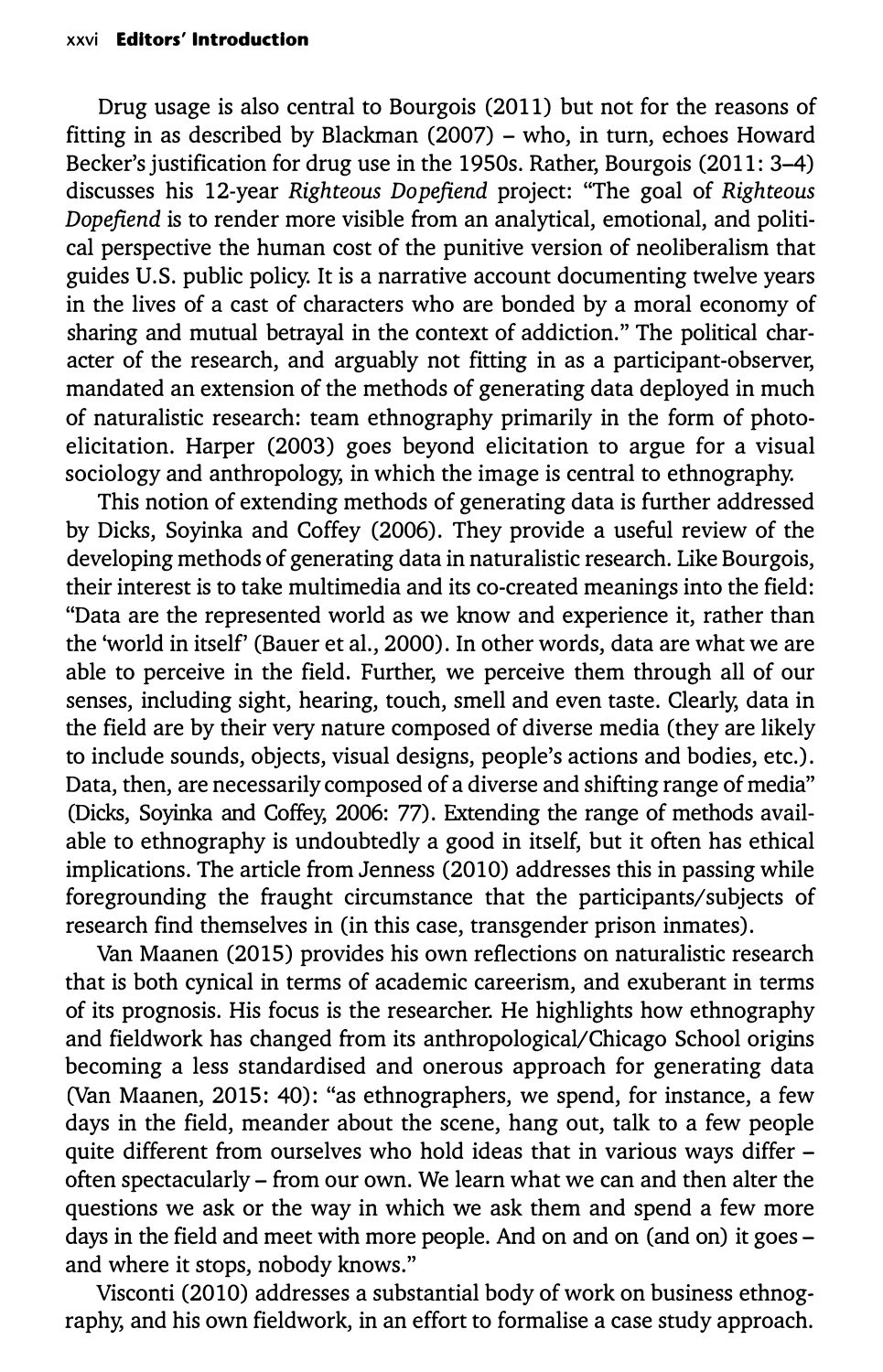He draws on insights which Van Maanen (2015) also reflects on. That is, "that methods generate discovery, not only validation" (Visconti, 2010: 36). While his formalising (and legitimating in the context of business studies) approach to generating data stops short of co-created meanings, it suggests forms of cooperation between researchers and participants that underpin forms of theory-building associated with grounded theory.

### **Interrogative Research and Experimental Research**

Interrogative research focuses on the interactive moment, primarily interviewing and analysis of the spoken words that eventuate. The naturalistic context of interviewing may retain significance (as with much grounded theory, where data collection occurs on-site or as part of a case study) but this is not a defining characteristic. In the case of focus group research, it is subordinated in part by an attempt to recreate the natural setting, or preexisting relationships, within the researcher's preferred parameters (see Morgan and Krueger, 1993). A quasi-naturalistic setting is typically abandoned altogether in survey research. The core of interrogative research is that interview participants are accorded expert status which, as opposed to participant observation/fieldwork and ethnographic research, can be best captured in non-naturalistic settings. Furthermore, interrogative research eschews formulations of structuralism or an ontology of absence that are associated with all de-centred approaches (e.g., much of semiotics, discourse analysis and psychoanalysis). The main issues with interrogative data generation are those of framing the interview, question design and delivery and the interactions between researcher and interview participant.

Dexter (1956) addresses the issue of neutrality in interviewing and develops a nuanced position regarding subjectivity and rapport that confounds simplistic critiques of positivism. Dexter foregrounds the construction of the interview as being central to generating data (1956: 157): "This is not at all to argue for the establishment of rapport, if by that is meant a personally friendly relationship with the informant. Valid arguments against this have been advanced elsewhere. There are various obvious disadvantages in some cases, although advantages in others, in trying to establish rapport on the basis of organizational contacts in common; informants will fear that you hold the organizational view-point and may then familiarize themselves with what the organization thinks in self-protection. But it is to argue for the development of a sympathetic understanding, so that the interviewer can, without strain, talk the informant's language." Dexter went on to author the classic textbook on interviewing the elite, *Elite and Specialized Interviewing* (1970) and the introduction is included here. He stresses the need for interviewers to do their homework in order to capture the frame of reference of the powerful and to appreciate the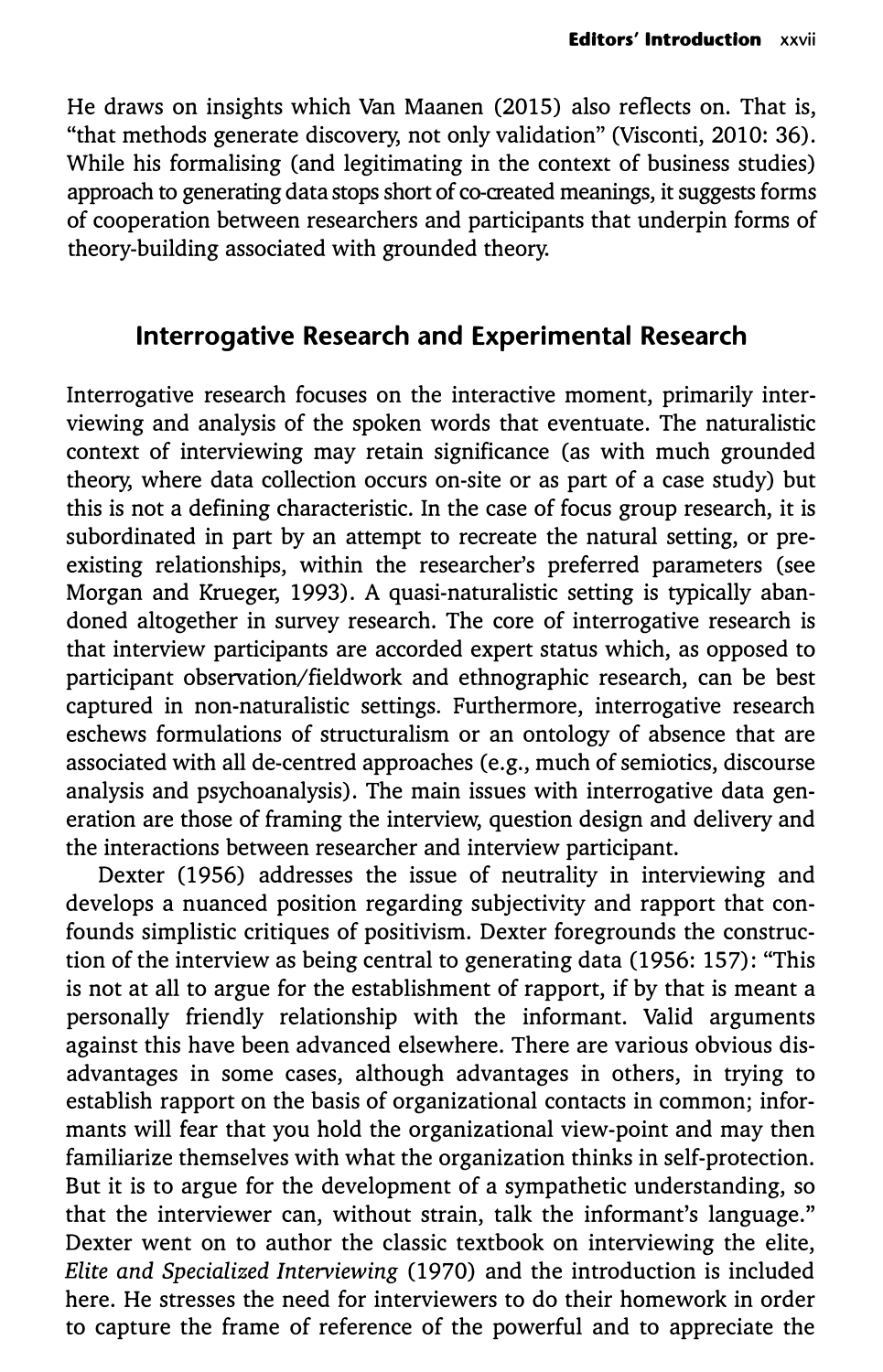subtleties of expertise. McIntosh (2011) reverses the dynamic somewhat, and confronts powerlessness and power, and most significantly - framingin her account of Maori and cross-cultural research. She raises the point that indigenous forms of generating data and speaking to power differ from mainstream positivist and even relativist assumptions.

A sophisticated positivism of the type epitomised by Dexter provided the baseline for grounded theory as first elucidated by Barney Glaser and Anselm Strauss in their book, *Discovery of Grounded Theory* (see Glaser and Strauss, 1967), and extended in the writings of the former. Hernandez (2009) rightly notes in her brief overview, that for Glaser grounded theory is an inductive process wherein theory emerges from the data, there are benefits for the researcher beginning with a blank slate, and this confidence in the process of coding reflects the positivist epistemology of Paul R Lazarsfeld and Robert K. Merton. What is central in this variant of generating data, and hence theory, is the authentic commentary provided by participants and the expertise of the researcher. In contrast, Strauss and in collaboration with Juliet Corbin take the approach towards a deductivism and hypothesis-testing (see Corbin and Strauss, 1990). This is a form of data analysis that is probably better labelled as something other than grounded theory; part of the problem of course being that the champions of differing variants are separated by a common language. Breckenridge et al. (2012) flesh-out the observations made by Hernandez (2009) and highlight that in the realm of generating data and theory the movement from positivist verities to relativism and, even more so, to social constructivism creates fresh problematics. Glaser and Holton (2004) certainly think so in their effort to salvage 'classic' grounded theory from the constructivist turn. Charmaz (2014) provides an account of intensive interviewing, a Dexter-like gently guided one-sided conversation, from the perspective of a constructivist take on grounded theory.

Grounded theory is marked by a distinctive constructivist turn, or split, that expresses an epistemological angst about positivism. What is interesting is the surprising degree that champions of antagonist epistemologies have kept the debate in-house, that is, within a discussion of a methodology called 'grounded theory.' This reflects that the non-naturalistic aspects of this form of interrogative research are thoroughly subordinated by conceptual formulations of method. In other words, there isn't discussion of non/unnatural aspects of data generation (e.g., interviewing people somewhere). Grounded theory is like focus group and survey research in that it lies off the participant-observation continuum. It differs from focus group and survey research in that its methods of generating data, at least their physicality, temporality and artificiality in contrast to everyday life, is not much acknowledged. As a result, the constructivist turn intensifies contestation around the methodology, whereas when the same angst played out around focus group and survey research the result was, primarily, their rejection by antipositivists (see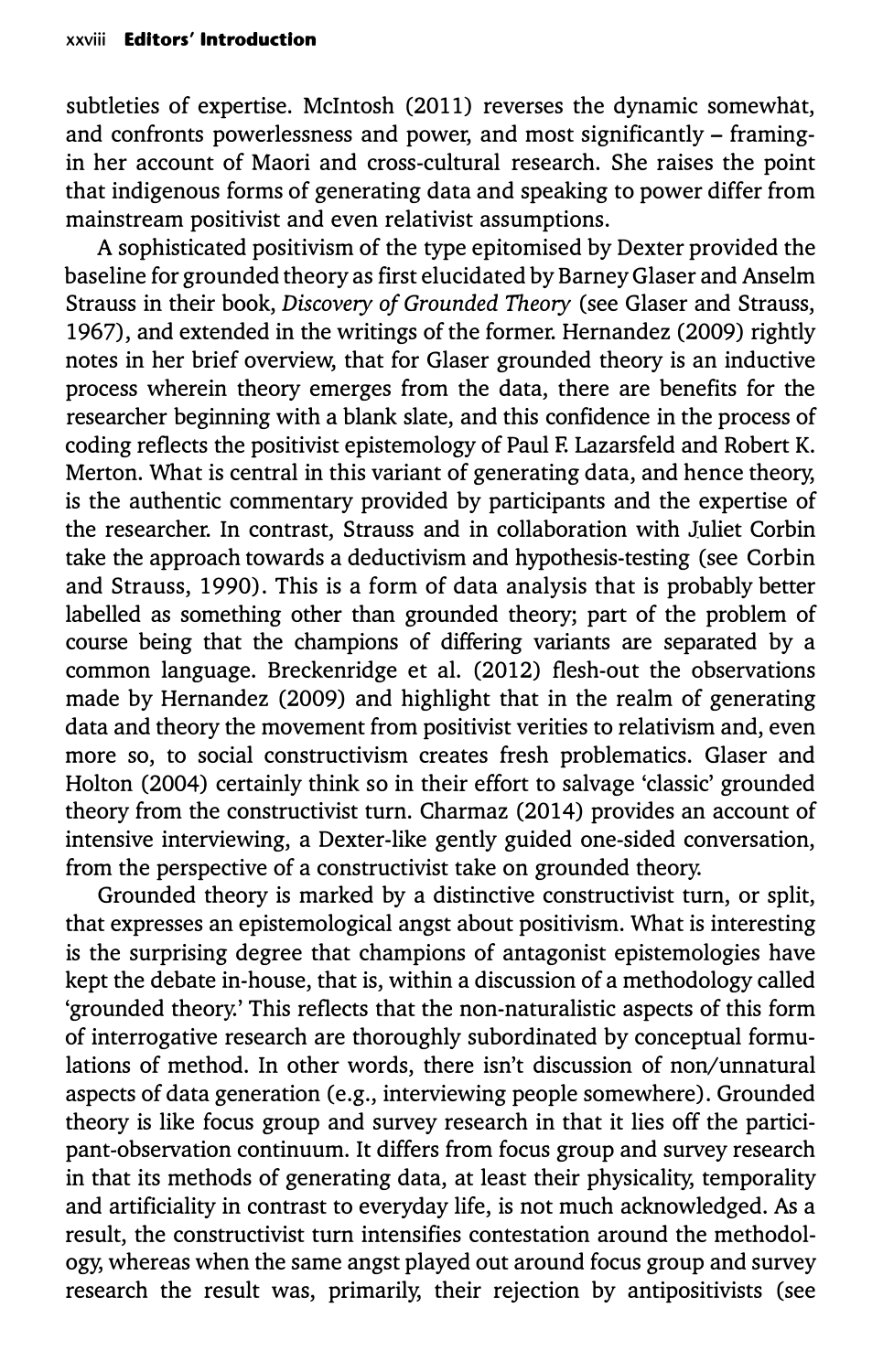Oakley, 1998b). This isn't to say that the protagonists of both forms of research are *crass* positivists, but that they are confident at the level of methodology that their approach will generate valid and reliable data.

Merton (1987) provides a rambling account of the origins of the focus group that, among other things, bemoans the losses associated with the standardisation of forms of research/generating data. Morgan (1996) displays no such reservations or reflexivity. His article is a self-assured overview of focus groups research that, in passing, interrogates differences with survey research. However, even within a positivist bastion like focus group research, epistemological angst and its methodological response to generating data cannot be denied. Hence, Kamberelis and Dimitriadis's (2014) article remains textbook fodder, providing a set of instructions for researchers, but at the same time points to looming issues of framing the group interview.

De Leeuw (2013) offers a somewhat idiosyncratic account of where survey research has arrived. Her article suggests that the days of the probability sample may be numbered, not as the product of epistemological angst, but as the result of rising costs, burn-out on the part of potential participants and the possibilities for big data (see Savage and Burrows, 2007). However, a generation earlier these epistemological concerns about survey research were also manifest and Cicourel (1982: 15) placed the artificiality of interrogative research in the foreground of his discussion about ecological validity: "Current work on the analysis of discourse and textual materials can help us develop a theoretical foundation for understanding and improving interviews. The theoretical foundations of interviews and surveys must include the way that artificial circumstances necessary to guarantee adequate study designs can violate the ecological validity of findings vis-á-vis what takes place in daily life settings." His insights (which can be applied equally to focus groups) are revisited, in part, in terms of 'measurement errors' in Brenner's (2014) account of the over-reporting of prayer in surveys. Thus: "The survey question inquiring about salience primes the identity, allowing importance to bias measurement. This potentially biasing process may be further encouraged by the nature of the survey interview providing a measurement situation without the usual costs or constraints for identity enactment. ... The survey interview is a paradigmatic example of such a measurement situation, lacking many of the constraints of a 'normal' interaction" (Brenner, 2014: 1013). Such a formulation around methodology as opposed to epistemology, of measurement errors, constitutes a downplaying of Cicourel's concerns about interrogative research and validity *per se.* Indeed, Brenner's conclusion is decidedly upbeat and not that far removed from Dexter's oeuvre: "Once the behavior behind the error is understood, this knowledge can help address the cause of the error and improvement measurement" (Brenner, 2014: 1033).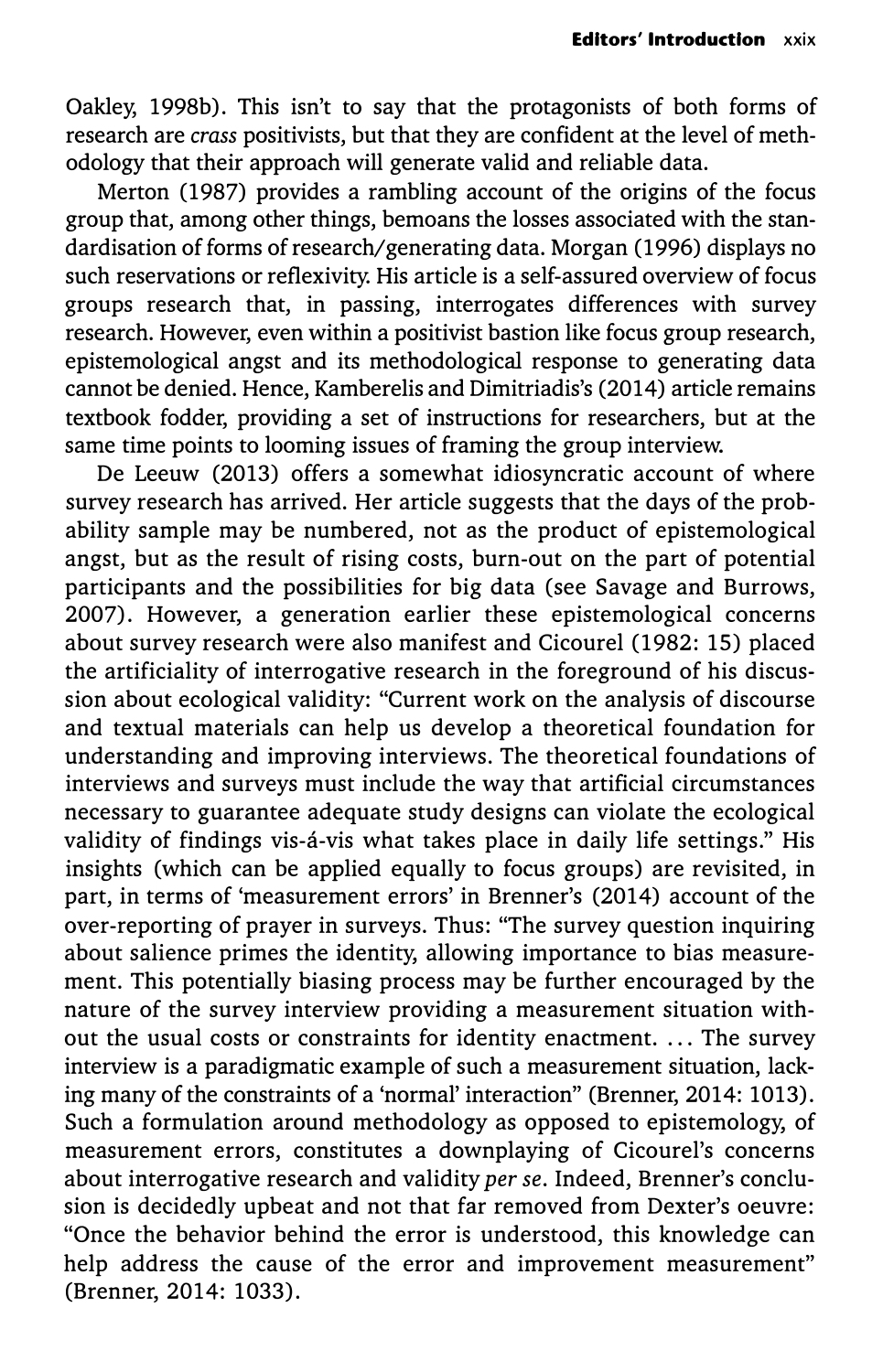## **Experimental Research: Group Research, Remote Instrumentation**

Experimental research has at its core the randomised control group design, commonly called randomised control trials in the field of biomedical research, in which it dominates. Randomised control involves the allocation of participants into different groups or conditions, almost always including a control (or placebo) group in biomedical research. For positivist scholars in the biomedical and social sciences, randomised control trials are the zenith of scientific endeavour, at least in terms of reliability and validity (see Campbell and Stanley, 1966; Chapin, 1947). However, beyond the realm of medical (medicine) trials, randomised control is more problematic.

Experimental research (beyond medical trials) is most commonly associated with laboratory-based research, specifically investigations by social psychologists into/with small groups. We should note that the use of control/ placebo groups in this type of research is highly contextual and arguably moot. This is certainly the case for the archetypes of social psychology, including Stanley Milgram's (1963) and Philip Zimbardo's (1973) studies of obedience and authority. Milgram's (1963) research took place in a classic laboratory setting, indeed simulated this vision of science as part of its rationale, whereas Zimbardo (1973) reconstituted the laboratory as a social laboratory, in this case a basement in a university building approximating a prison. Both archetypal studies generated a plethora of criticism, based on actual harm to its participants and the use of deception.

Randomised control means that deception is the handmaiden to much experimental research. Although institutional ethics committees and public queasiness have corralled the worst excesses of experimenting on participants, deception remains its leitmotif. The imperative for deception in generating data reflects more than the need for good statistical analysis around the null hypothesis; it embodies a sceptical take on the potential for interrogative research, for example, to reveal social truths (by asking questions of participants). From this perspective, experimental research has intrinsic benefits over interviewing (where truth is revealed by asking), and participantobservation (where truth is revealed by watching), and arguably even the study of material traces (where truth is revealed by measuring residues of action, see Webb et al., 1966). It is a bastion for a positivistic science, whose aim is value-freedom and objectivity. Certainly, the article from Carnagey, Anderson and Bushman (2007), confirm that 'traditional' laboratory-based research continues to thrive. Williams and Jarvis (2006) demonstrate how experimental researchers continue to innovate, how deception remains the core to this approach, and suggest that the margins of the laboratory are increasingly plastic thanks to advances in technology and programming in particular. Their programme, Cyberball, simulated a ball throwing game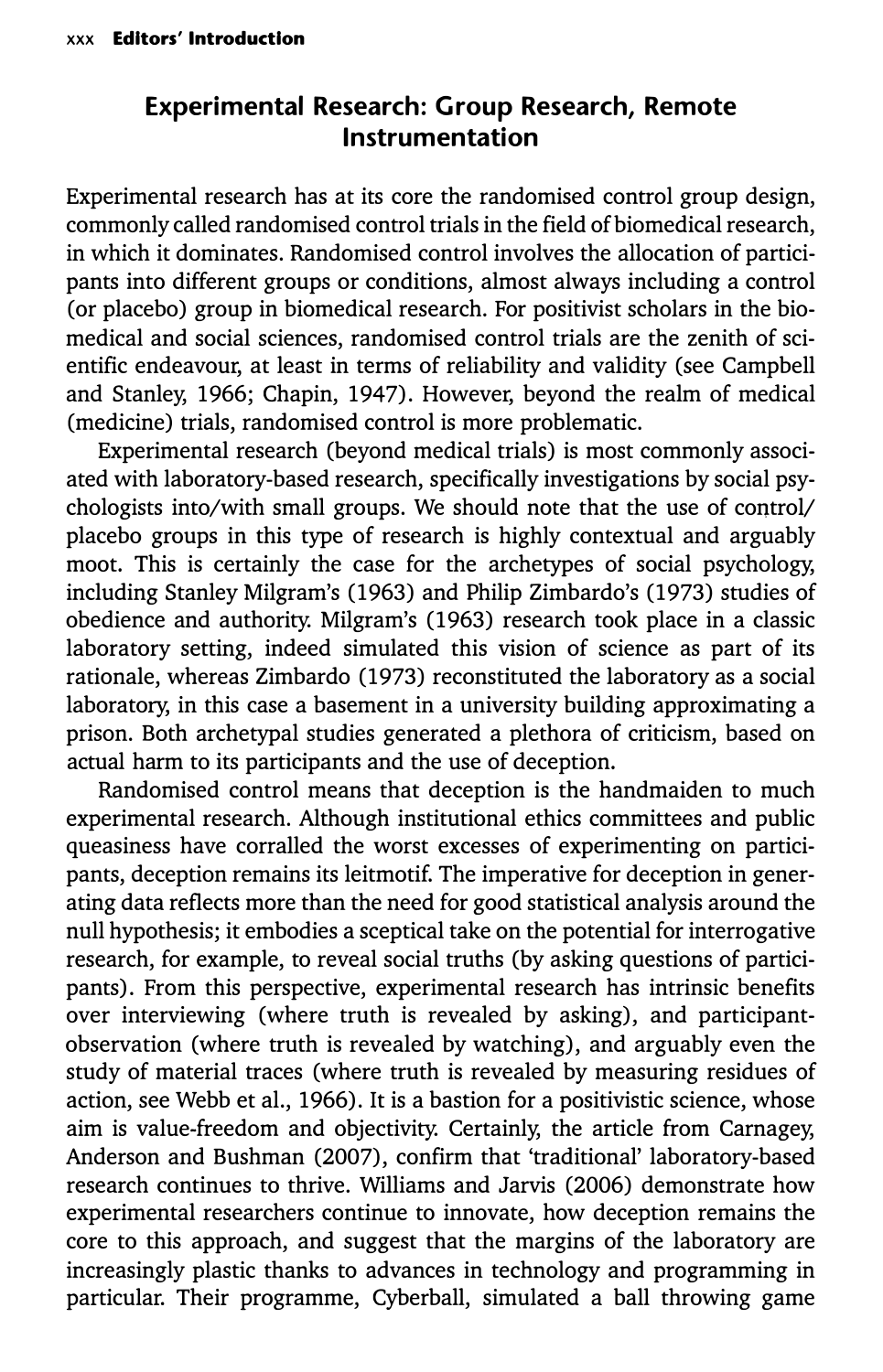which allowed them to conduct small group studies into ostracism. It is also a method in search of an application. As they note: "It portrays a relatively decontextualized social situation into which can be added all sorts of context, either through variations in the cover story, through information provided about the other players, or through what information is ostensibly given to the other players about the participant. We encourage others to find new uses for Cyberball and hope this article will expose a wide variety of researchers to its possibilities" (Williams and Jarvis, 2006: 177).

This is not to say the deception itself can secure the randomised control trial. Time, repetition and learnt expectations on the part of participants are less hard to control for (or as the champions of survey research would have it, to treat as measurement errors). Veroff, Hatchett and Douvan (1992) discuss the nonrandom impacts of a longitudinal study, using a questionnaire in experimental research. They conclude that participants might be more reactive to research design than researchers may think. Certainly there seems little doubt that the principals in the most famous of the social psychology experiments, mentioned above, were surprised by the reactions of participants.

While experimental research in the social sciences belongs primarily to the realm of social psychology, it has long been seen as offering advances to other disciplines. Indeed Ann Oakley (1998) notes that sociology has an experimental tradition that dates back to the 1930s, and that the post-WW2 period in the United States was nicknamed the "golden age of evaluation." Furthermore "It was one in which there was an enormous burst of activity in applying the randomised controlled trial design to the evaluation of public policy'' (Oakley, 1998: 1240). The experimental tradition in sociological policy analysis declined primarily because of concerns for the participants, and because the results were often not favourable for its by-and-large conservative sponsors. Druckman et al. (2006) charts a similar story for political science, and borders on describing the social world as a social laboratory: "This trend has been accompanied by a growing interest in the statistical underpinnings of causal inference and increasing awareness that even nonexperimental research borrows its logic and assumptions from experimental analogs" (Druckman et al., 2006; 633-634).

Experimental research design outside the laboratory frequently involved door knocking, as Druckman et al. (2006) attest. And in this respect, Milgram, Mann and Harter's (1965) use of the 'lost letter technique' heralded the use of remote instrumentation in experimental research. Remote instrumentation has a specific, technical meaning in terms of disaggregated or virtual laboratories (see Davoli et al., 2010); it is used here as a play on the notion of the positivistic 'research instrument', like the survey questionnaire. Milgram's innovation was to extend the experimental research instrument beyond the laboratory, and the digital realm appears ripe for this. The nearreplication of Milgram et al.'s (1965) 'Lost letter' experiment into prejudice,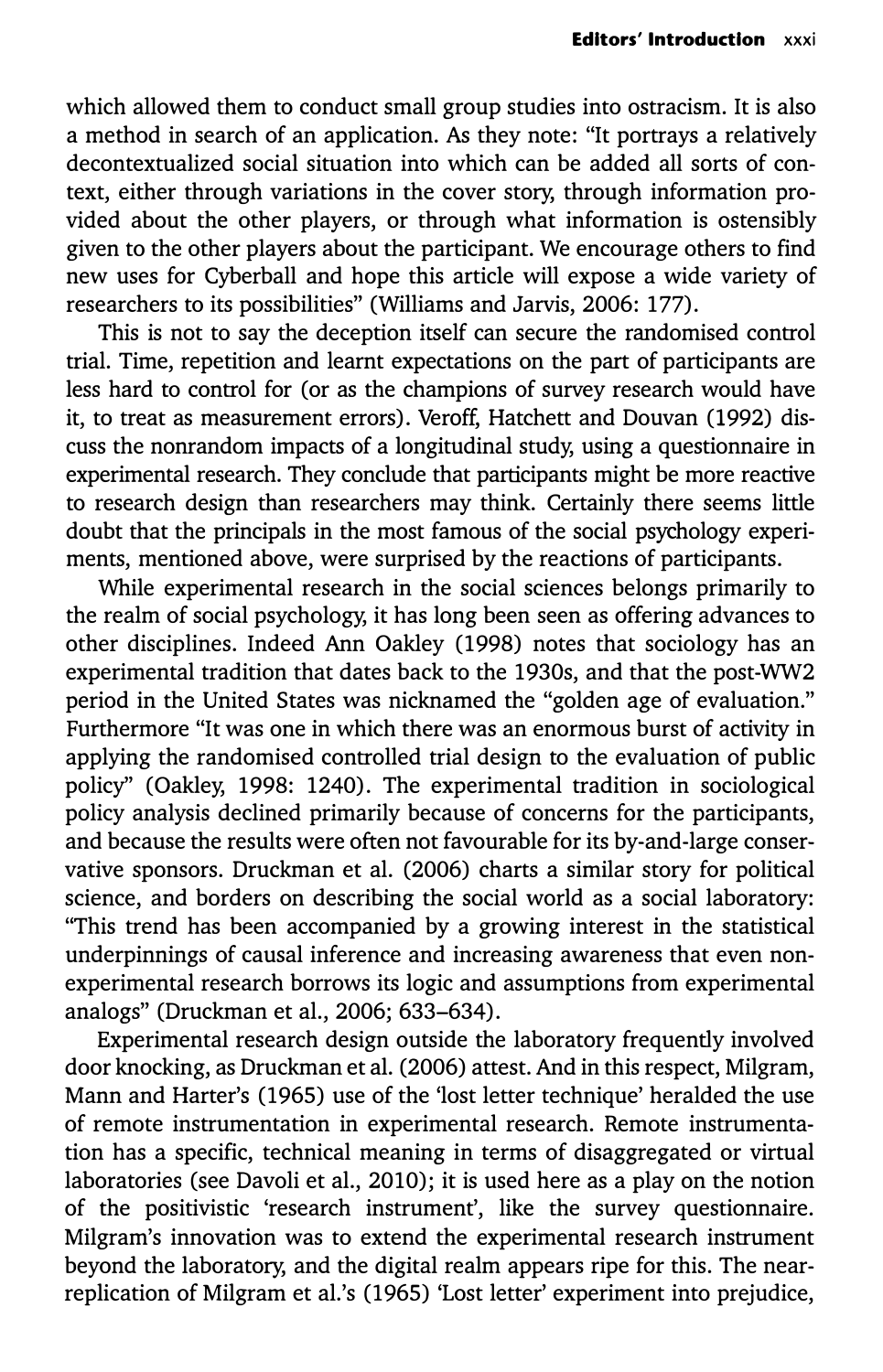more recently conducted via email by sociologists, provides a neat example (e.g., Bushman and Bonacci, 2004). Of course, the digital world isn't the only way experimental researchers can leave the laboratory. Cialdini et al. (1990) describe an investigation of littering in which carparks figured prominently. Their approach suggests that there are no real limits to the social laboratory and experimentation in 'different natural settings.' Yet deception and randomised control are set to remain the basis of the experiment. The article from Jones et al. (2004) extends this tradition albeit in a playful and very innovative manner.

Deception, randomised control and distinctions between laboratory and social world fall away in Bell's (2012) post-positivist account of *'Colliding human-animal trajectories (road kill!) on a Tasmanian journey.'* In this account of a road trip, the remote instrumentation is the automobile, or more correctly the windshield as screen (see Verhoeff, 2012), and the experiment is decidedly autoethnographic. An autoethnographic engagement with experimental research seems non sequitur, if only because it denies the possibility of the null hypothesis; however, this type of work is burgeoning and surely embodies experimentality as a form of thought experiment.

#### **Material Research and De-centred Research**

Material research is characterised by a supplementary aspect, as a source of triangulation for other mainstream forms. It is in this vein that Webb, Campbell, Schwartz and Sechrest (see Webb et al., 1966) provide a playful introduction to material research, which they labelled unobtrusive and nonreactive. Nonreactive research frees the researcher from the problems of capture or bias or other errors associated with interviews and questionnaires, on the one hand; and from the need for random control and deception, on the other. However, material research is generative; the interaction between researcher (as observer, or coder, or forensic scientist) creates something new to world and to the social sciences. The main issues in data generation include sample and data biases such as the predominance of material produced by one gender over the other, or by one social class, or by a favoured school of thought.

Webb et al. (1981) provide a revision to their earlier monograph and in this extracted article identify the great potential for material research, its continuing marginal status and some problems of bias. They note that ''Any single class of physical evidence is likely to have a strong population restriction, and all physical evidence data are troubled by populations in general. It is not, for example, easy to get descriptive access to the characteristics of a possible population restriction. One has the remnant of past behaviour - a groove or a pile - and it says nothing by itself of those who produced the change" (Webb et al., 1981: 32). If this archaeological dilemma is a major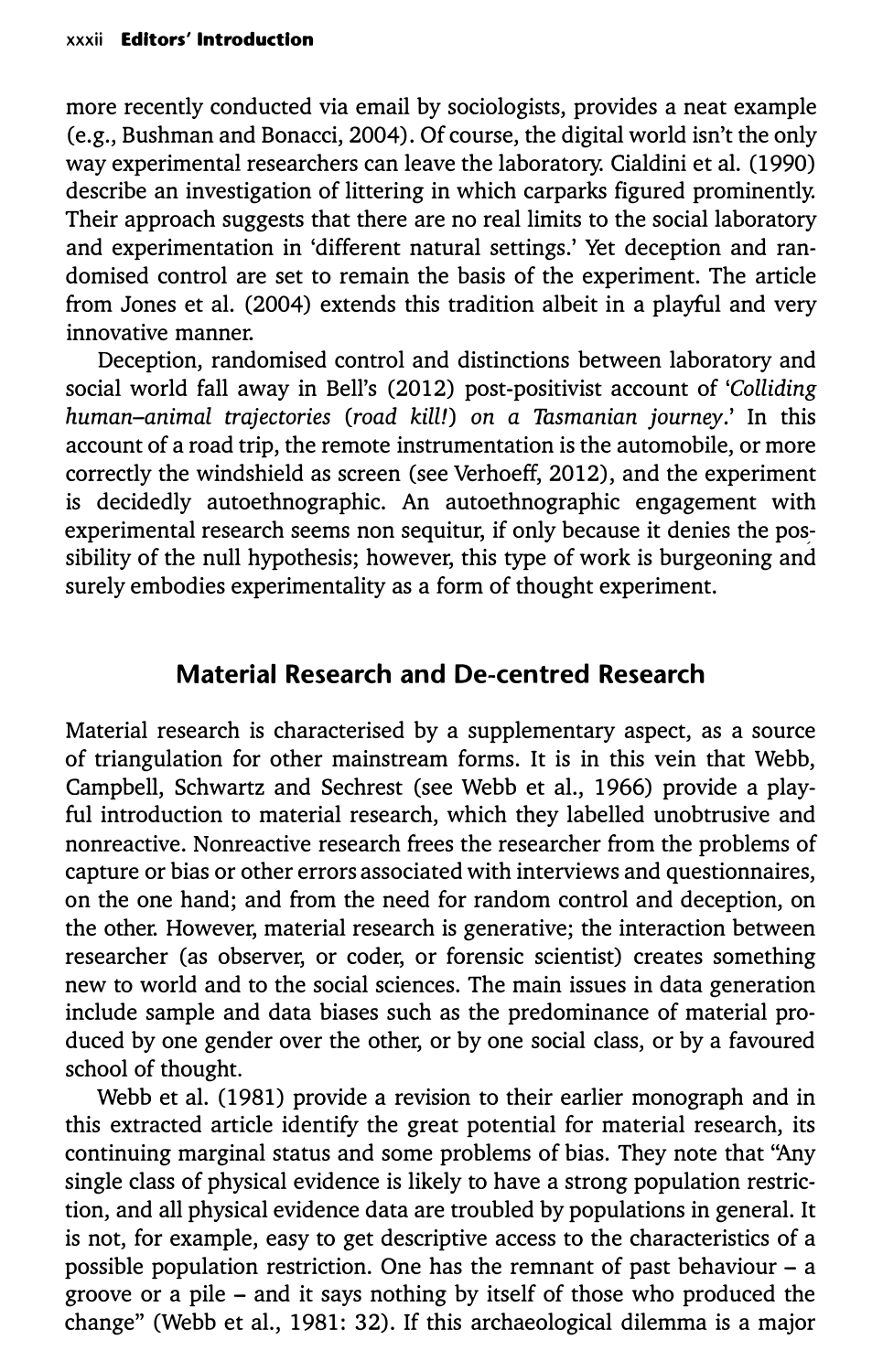downside to material research, it is offset by the innovative techniques used by its protagonists, looking at datasets with fresh eyes or reframing aspects of the material world as being generative of data.

Webb and Weick (1979) combine unobtrusive measures and organisational investigations in a reflexive and instructive account. There is of course more to material research than its playfulness - the authors identify six dimensions - but here a methodological justification is made: "Unobtrusive measures have come to be associated with a light-hearted, playful stance toward the world in data collection. This stance furthers science in several ways. If the same event, for example, is regarded as both absurd and serious then more of it is likely to be seen because, in fact, it contains both qualities. Foolish interludes generate novel inputs and permit people to recognize and break the singular focus toward a problem in which they had persisted" (Webb and Weick, 1979: 652).

Alison et al. (2001) are not playful; they further develop Webb et al.'s (1966) insights in the domain of forensic science. They emphasise physical, archival and observational sources of generating data. Their contention is that such material research is supplementary which is noted in Webb et al.'s (1966) modest contention. In contrast to this supplementary focus, Abel and Kruger (2010) epitomise the rounded aspects of material research; innovatively combining a new dataset, found visuals (in the form of Major League Baseball cards) with a confident, nomothetic theorising. Klofas and Cutshall (1985) explore yet another dimension of material research. They deliver a moving account of life in an institution for juvenile delinquents through a study of the graffiti on its walls. The article demonstrates how material research, especially trace analysis, can be used to give voice to marginalised or subaltern populations.

As noted, material research deals mainly with the study of artefacts and trace analysis. We include in this section other approaches to stored information, including recent developments in visual analysis, excluding the art history tradition and focusing mainly on the digital realm (see Van Leeuwen and Jewitt, 2001). Pauwels (2010) provides a review of visual analysis and a particularly interesting discussion of found visuals. Whereas Webb et al. (1981) make a virtue of the unstandardised/playful nature of trace analysis, Pauwels (2010) seeks the opposite. In this case, a drive for standardisation.

Standardisation is arguably one of the key themes of content analysis. The approach is thoroughly informed by positivism as a technique of/for social progress, and was initially championed by 'muckraking journalists' to combat the racism and vested interests of newspaper oligarchs in the US (see Berelson, 1952). In this respect, proto-content analysis and unobtrusive research are not so far apart, although the former could never be mistaken for a playful framing. Neuendorf (2011) is one of the key methodologists of content analysis, and this article is one of many overviews she has produced. As a primer it is slightly more reflexive about generating data than most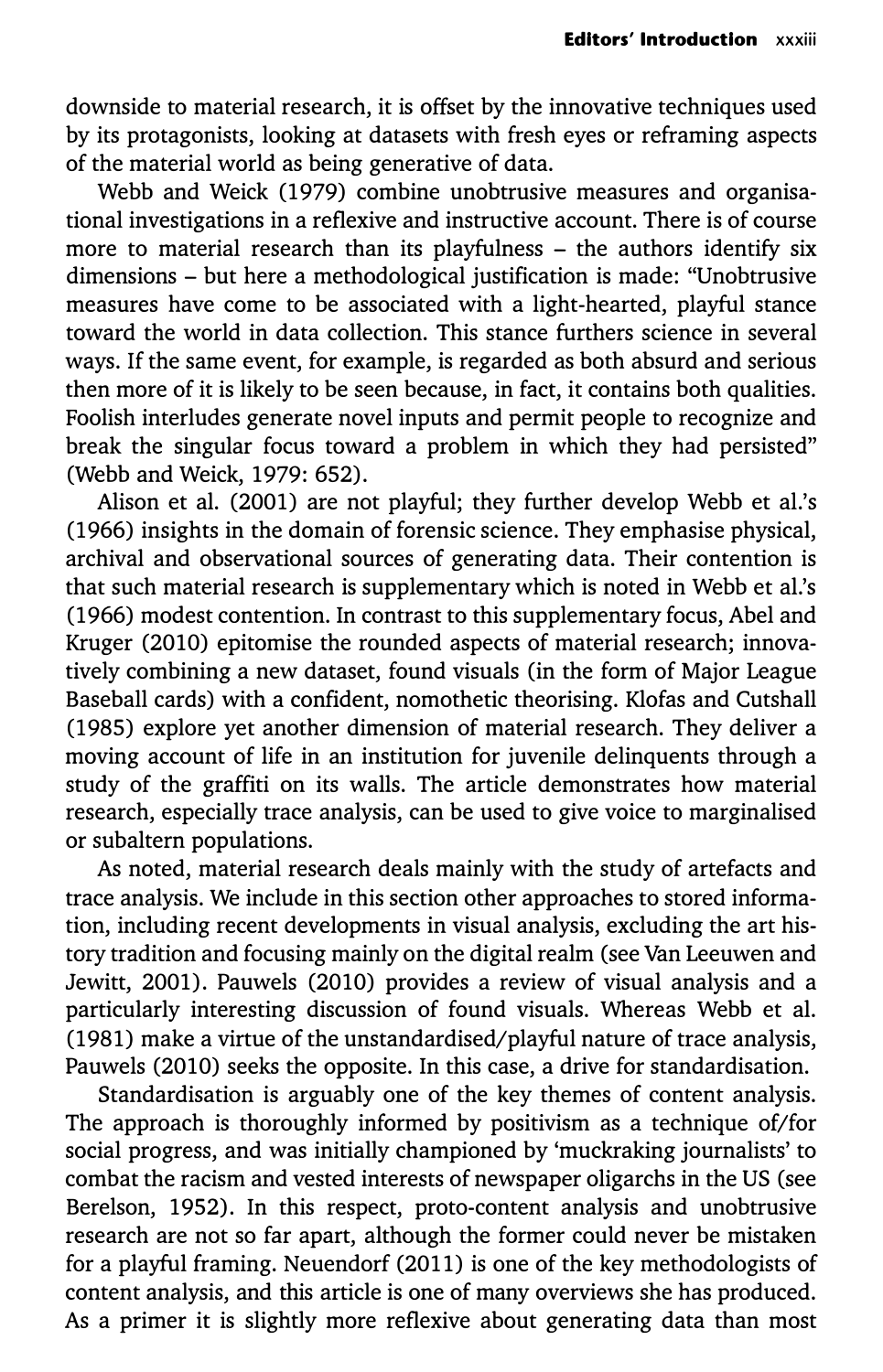because its audience, gender researchers, are typically drawn from an antipositivist tradition: "This article provides an overview of guidelines and recommendations for reviewers and researchers in the field of gender studies, in an attempt to provide support for increased rigor in the execution of content analyses" (Neuendorf, 2011: 286). Catanescu and Tom (2001) present a worked example of content analysis using traditional media. Rightler-McDaniels and Hendrickson (2014) extend the approach into digital media and the seemingly ephemeral domain of Twitter. Both demonstrate the legitimating function of standardisation to which Neuendorf (2011) and Pauwels (2010) allude and which Webb and Weick (1979) try to subvert.

## **De-centred Research: Semiotics, Discourse Analysis and Psychoanalysis**

De-centred research refers to forms of data generation that occur within decentred framings of the social sphere: semiotics, discourse analysis and psychoanalysis being three variants. What is decentred, or at least defocused, in each is human agency and the intention is to focus on structure. Here the focus is over-and-above the individual or even collectivities: the study of sign systems, deconstruction of texts, structuration of the unconscious. What might be called therapeutic psychoanalysis has as its clinical method the indepth interview, which sociologists have long since repurposed (see Savage, 2010). Decentred research includes a variety of data collection techniques including interviews, ethnographic work and the purposive or found selection of texts, but decentred research isn't particularly interested in the assembling aspects of data generation (see Deacon et al., 2007). Indeed, Derrida (see Derrida, 1995: 200) only reluctantly accepts the possibility of methodology while rejecting method outright in deconstruction. More prosaically, this reluctance means that the success of discourse analysis (see Leiss et al., 1990: 214), we would say decentred research in general, is dependent on the inherent (unlearnable) skills of the practitioner.

This ambivalence around method reflects that decentred research approaches the limits of empirical endeavour, and eschews evidence in justifying its capacity to make commentary. It is characterised rather by philosophical notions of absence-absent signifiers, aporia, an ontology of lack. Indeed this fascination with absence is the common denominator of decentred research. Such philosophical formulations are essentially Platonic and tend to free their protagonists from some of the concerns of empirical research, especially in regard to evidence. On the other hand, decentred research can be understood as a form of synthetic inquiry that is strongly determined by the (pre)existence of a grammar or formulation of subjective predispositions. Such is the methodological line pursued in this section. The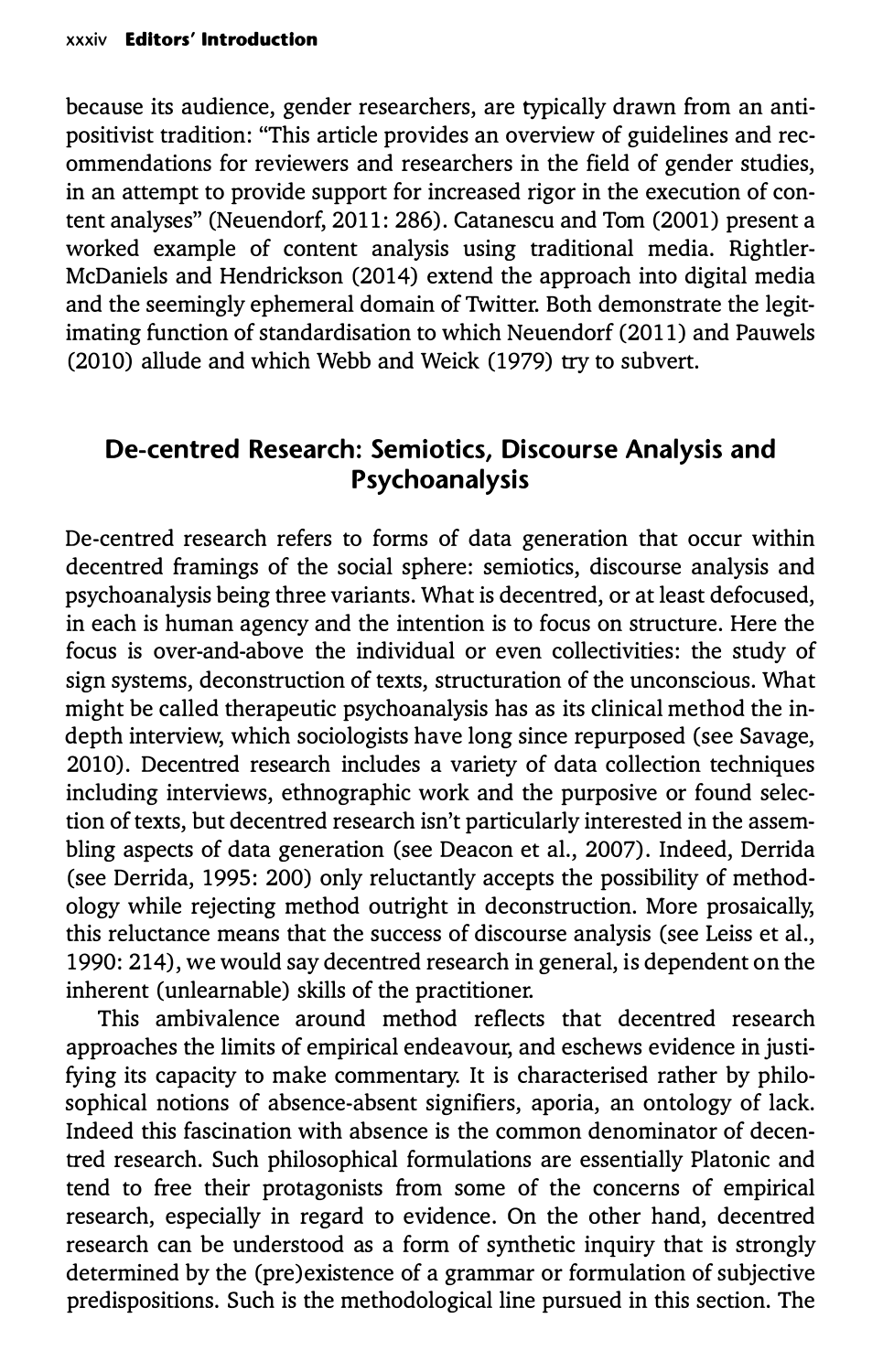key issues in data generation relate then to the exceptionality of texts (see Scott, 2006) and the development of logical and plausible principles, an analytical grammar, to underpin the analysis.

Roland Barthes (1957/1972), Jacques Derrida (1985) and Jacques Lacan (1977) provide three foundational accounts of decentred research. None of the triumvirate describe a method (a reproducible set of procedures) but all three at least countenance methodology as a logic for shaping research and thus for making commentary. Barthes is gentler to potential practitioners in this regard, with his location of the famous image from *Paris Match* in a semiological system. The two shorter articles reflect self-referential aspects of decentred assumptions and the liminal place of instruction in what are esoteric contexts. The article from Derrida, in which he deconstructs deconstruction, is possibly also his clearest rejection of method as learnable. Lacan's instructional oeuvre is arguably as dense as Derrida's, but his description of both the fantasy of self/I and the limits of psychoanalysis in accounting for the mirror stage, is a rationale for the approach as a form of commentary, as social science.

As noted above, data generation in decentred research skirts the nonempirical and is captured here in articles that foreground principles which underpin the intended analysis (we think of this as a grammar). The selected articles are drawn from the less esoteric interweavings of Barthes, Derrida and Lacan. Williamson's (1978) primer on decoding advertisements is a hugely influential attempt to operationalise the insights of Barthes, Lacan and both the cultural and structural Marxism of the day. The conclusion to her primer is provided, as well as a contemporary instance of her synthesis (Williamson, 2010). The latter is undertaken without commentary but stands as an exemplar of commentary grounded in decentred assumptions. Gill's (2009) analysis of text - while being somewhat amnesiac in terms of its intellectual origins - provides a sound restatement of decentred research: "its focus is on discourse itself, rather than seeing this as a means of 'getting at' some reality which is deemed to lie behind or beyond the text - whether social, psychological or material" (p. 351). Williamson's and Gill's commentaries are based on selected texts, whereas Barley (1983) is engaged in fieldwork in the American tradition of Becker, Geertz and Goffman. The decentred, semiotic concerns are entanglements with Barthes and Eco. Like the Williamson and Gill ones, this article displays in practice the centrality of a grammar or formulation of subjective predispositions to analysis.

Movahedi (2014) makes central the problem of "how to translate or connect the realm of the psyche/individual to the realm of the social or structural" (p. 153). In answer, he cites Lacan and Slavoj Žižek, the latter being the chief, contemporary protagonist of a decentred analytical and populist commentary. As with the other articles in this section Movahedi provides here an exemplar, adducing and deploying an analytical grammar, while addressing a substantive issue - the conflicted relationship between sociology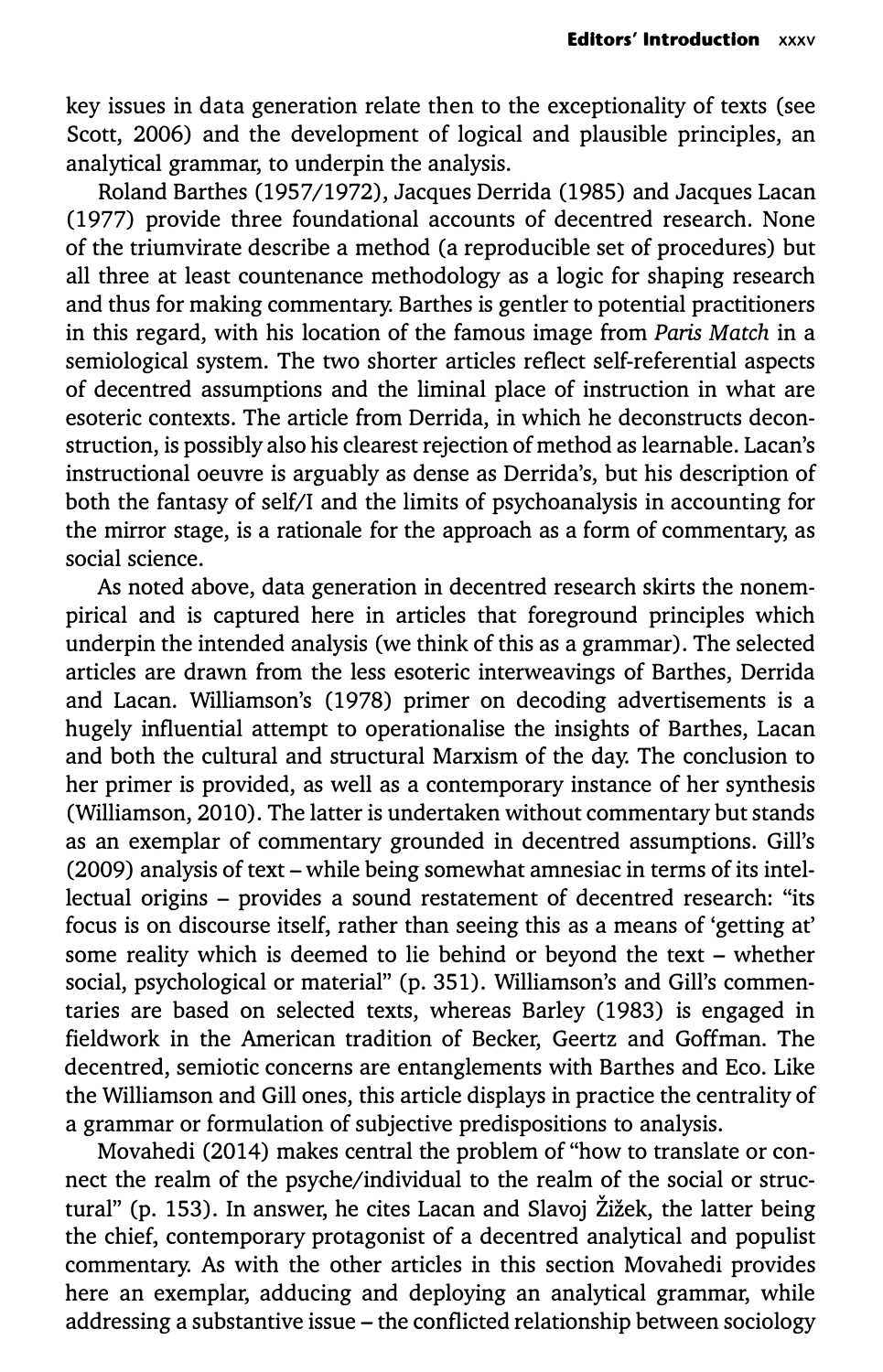and psychology. Similarly Daly (1999), as an exemplar of methodology, interweaves Barthes, Lacan and Zizek while presenting a homage to the coming man. Cremin (2010) and Movahedi and Homayounpour (2012) provide a brace of articles; approaching a synthesis of sociology and psychoanalysis, indeed what Freud called 'social psychology', from contesting start points.

## **Biographic Research and Secondary Research**

Biographic research in the social sciences focuses on accounts that explore the polarity of agency and structure, especially the limits of human action. This Millsian approach to biography sometimes sits at odds with the reflexive focus of accounts that deal with the self. The main approaches are auto/biographic writing, narrative analysis, and autoethnography. Subjectivity, researcher reflexivity/visibility and interpretation are recurring dilemmas which centre on the capacity of biographic research to operate as a social science.

In a seminal article, Allport (1942) argues that personal documents, including auto/biographic accounts, cannot be fully utilised within the context of nomothetic, lawful, generalising accounts largely because that approach to science must focus on a narrow range of variables for, effectively, inferential purposes. This is simultaneously a critique of a strictly nomothetic take on positivistic science and of its measures of rigour. This broader critique is sometime overlooked when personal documents are foregrounded at the expense of epistemological considerations: "Although personal documents have been profitably employed in mass investigations, it is not possible to evaluate fully their contribution to social and to psychological science so long as an exclusively nomothetic outlook prevails. Not until we are prepared to dwell upon the unique patterning of personality, and to concede that lawfulness need not be synonymous with frequency of occurrence in a population, and to admit that prediction, understanding and control are scientific goals attainable in the handling of one case and of one case alone not until then are we in a position to assess the full value of personal documents. Nomothetic studies are all to the good, but by no means do they exhaust the usefulness of first-person documents for a science that will admit the idiographic as well as the nomothetic perspective" (Allport, 1942: 64).

Hookway (2008) eschews any epistemological angst about the lawfulness or not of auto/biographical accounts in his pragmatic account of research using blogs. Similarly, the online/digital sphere, across which auto/biographic writing has exploded is not seen as fundamentally different to that of the physical world. As a result, Hookway (2008) produces an account of doing online research which updates the more prosaic aspects of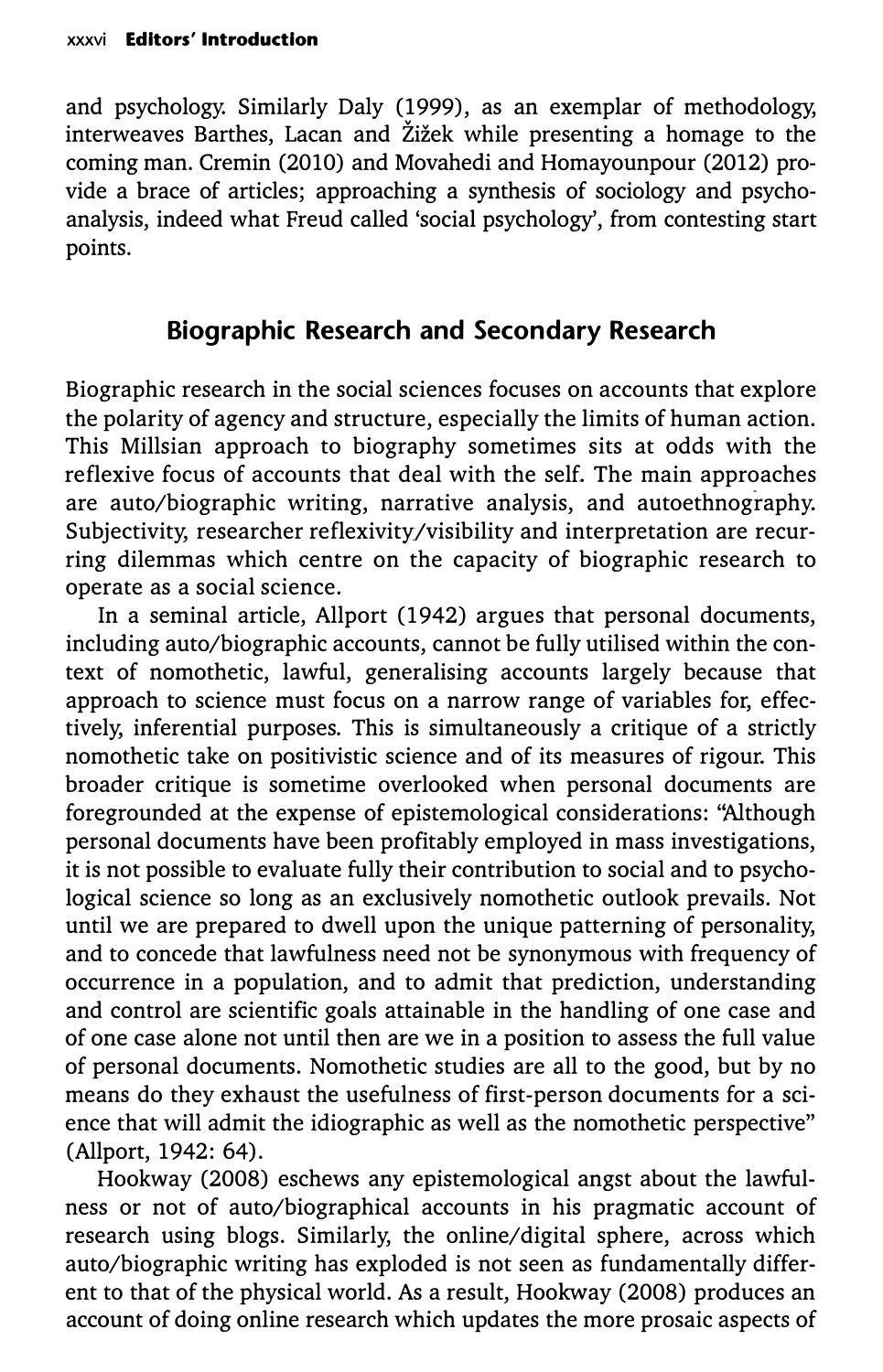method, and downplays more abstracted concerns. The article reflects a useful start-point or how-to-do for researchers interested in this type of auto/biographic writing. As noted, it is intentionally concrete in its scope: "While 1999 may well be remembered as the year blogging exploded, it is yet to be seen how this newest addition to online life can be utilized as a qualitative social research technique. The aim of this article then was to make an important first step in building this knowledge base. Alongside indicating the research potential of weblogs, it has provided a researchers' guide to accessing the blogosphere, looked at what blogs are, where they are hosted and how to use blog search tools for sampling. It has also identified some of the methodological and ethical issues associated with blog research" (Hookway, 2008: 106).

A focus on method at the expense of methodology is in direct contrast with Polkinghorne (1995) who critiques narrative analysis, of which life stories are an important component, through the opposition of paradigmatic and narrative accounts: "I have advocated the importance of identifying two types of narrative inquiry. Both share the general principles of qualitative research such as working with data in the form of natural language and the use of noncomputational analytic procedures. Although both types of narrative inquiry are concerned with stories, they have significant differences. The paradigmatic type collects storied accounts for its data; the narrative type collects descriptions of events, happenings, and actions. The paradigmatic type uses an analytic process that identifies aspects of the data as instances of categories; the narrative type uses an analytic process that produces storied accounts. The paradigmatic type is based in ... paradigmatic reasoning; the narrative type is based in narrative reasoning. Narrative inquiry of the paradigmatic type produces knowledge of concepts; the narrative type produces knowledge of particular situations" (Polkinghorne, 1995: 21). Bamberg (1997, 2010) reconnects the methodological and method aspects of narrative analysis of storied accounts. His first article provides a brief overview of narrative positioning of 'I and the other'. That is: (1) How are the characters positioned in relation to one another within the reported events?; (2) How does the speaker position him- or herself to the audience? and (3) How do narrators position themselves to themselves? (Bamberg, 1997: 337). His latter article (Bamberg, 2010) is a sustained account of how narrative analysis can make sense of the sense of a life story. Similarly, Kenten (2010) and Elizabeth (2008) explore in depth how solicited biographical writing can be used to explore life stories, show the limits to human action in the form of discourse, and provide scope for reflexivity on part of both the researcher and research participant.

Such capacity for reflexivity is arguably the entrée for autoethnography and as a break with older traditions of ethnographic research. It is moot whether Ellis et al. (2011) see autoethnography as truly lying within the realm of social science - in a way that might be extrapolated from Allport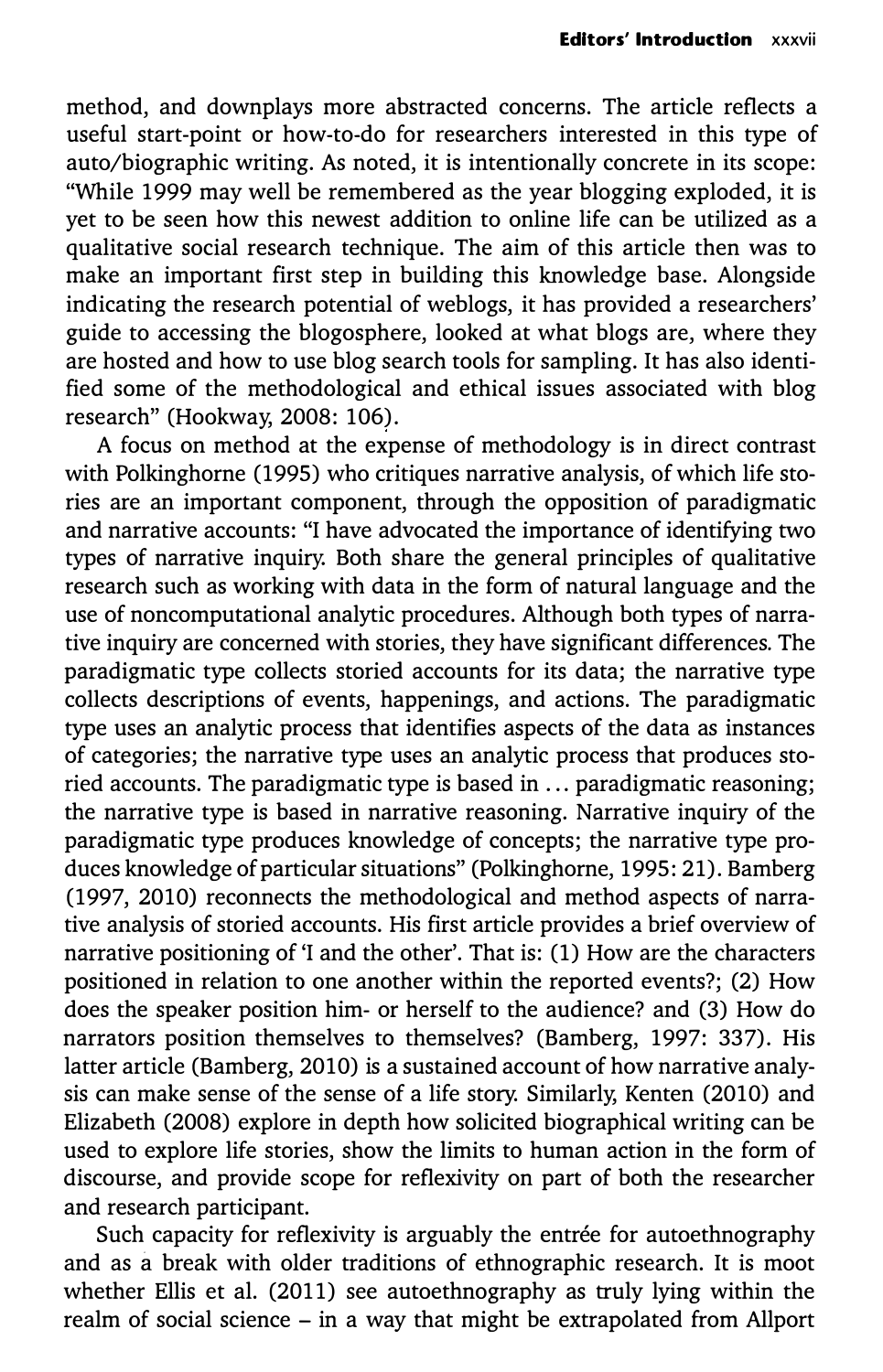(1942) - or merely as being encumbered by various technical demands: "When researchers do *autoethnography,* they retrospectively and selectively write about epiphanies that stem from, or are made possible by, being part of a culture and/or by possessing a particular cultural identity. However, in addition to telling about experiences, autoethnographers often are required by social science publishing conventions to analyse these experiences" (Ellis et al., 2011: 3). Getting published in scholarly journals is of course fraught, and if reflexivity and therapy is a raison d'etre, as Ellis and company suggest, it is probably unnecessary. However, Anderson (2006) cites other reasons for autoethnography and his accounts return this form of data generation to the traditions of C. Wright Mills and the Chicago School. Wall (2006) offers a non-polemical account of autoethnography, in the form of a beginner doing an autoethnography, while Longhurst (2012) demonstrates how reflexivity and therapy are in themselves not barriers to theoretical engagements with substantive social problems.

## **Secondary Research: Secondary Analysis, Documentary Research, Meta-Analysis**

Secondary research is sometimes called desk-top research as the researcher never has to leave his or her office. The initial research process, data collection, remains a creative and generative one, however, in that the researcher confronts some of the issues associated with material research, as well as those more discursive ones in contextualising and analysing the data. The innovative dilemmas in data generation deserve attention, and Heaton (2008) makes the crucial point that even when dealing with secondary, precollected data, the researcher typically reuses it. Heaton makes a useful distinction between secondary analysis, documentary research and meta-analysis: "Secondary analysis involves the reuse of preexisting qualitative data derived from previous research studies. These data include material such as semi-structured interviews, responses to open-ended questions in questionnaires, field notes and research diaries ... this focus on *non-naturalistic* qualitative data distinguishes secondary analysis from documentary analysis ... which involves working with *naturalistic* or 'found' materials, such as auto-biographies, personal diaries and photographs. However, some types of qualitative material, such as life stories and diaries, may be subject to either secondary analysis or documentary analysis, depending on to what extent the material was solicited and shaped by researchers' involvement in collecting the material. In revisiting the actual data, secondary analysis is also distinct from meta-analysis and systematic reviews of quantitative and qualitative research because these approaches usually involve going back over the published findings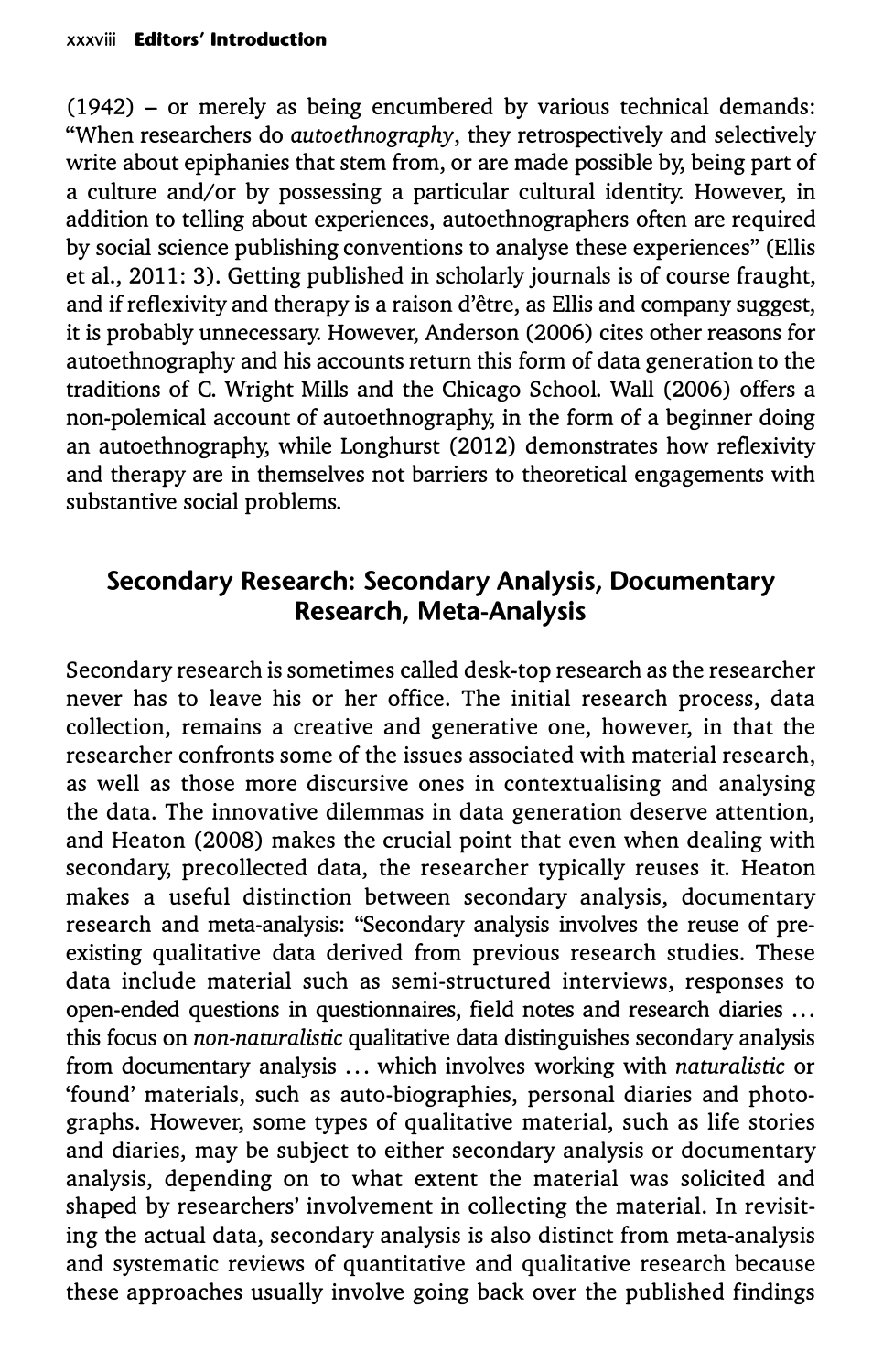of previous studies and not revisiting and reworking the data" (Heaton, 2008: 34-35).

Heaton's overview is short and as a result is perhaps somewhat formalistic. The distinctions between naturalistic and non-naturalistic sources of data, the reification of qualitative and quantitative research and between shared and collected data provides a conceptual scaffolding rather than insights to be operationalised. In particular, she somewhat understates the extent to which documentary research and meta-analysis involves the reuse and consequent creative generation of (new) data. Murray (2010) details this reuse of data, from semistructured interviews, and in so doing relaxes some of the categorical claims made by Heaton (2008). The article is an exemplar of secondary analysis as a creative process.

Murray makes the issue of fit in the reuse/generation of data of central importance in her reconceptualisation of resistance to youth offending as being 'active resilience': "The challenge of the 'fit' between the purpose of the analysis and the nature and quality of the original data is identified by Thorne (1994) [see Thorne, 1994] as 'the most pivotal issue in deciding whether secondary analysis is a viable option in any inquiry' (Thorne, 1994, p. 270), although, as Thorne notes, this is less problematic in respect of semi-structured interviews, as they are likely to produce rich and varied data. However, there are also advantages to utilizing already existing data-sets, not least the enormous savings in cost and time" (Murray, 2010: 119).

Platt (1981a,b) provides a remarkable overview of data generation in the realm of documentary research. Her first of two linked articles addresses issues of authenticity and problems around sampling and concludes with a statement we fully endorse: "We conclude, therefore, that there are important senses in which documentary research has problems which are not significantly different from those of research using other data sources. A more general moral might be suggested, which is that the distinctions commonly made among 'methods' of research in terms of their data sources may be analytically unhelpful. ... Nonetheless, each data source gives rise to its own special technical problems" (Platt, 1981a: 49). In her second article (Platt, 1981b) turns her attention to more general issues of interpretation and rigour. These relate primarily to the veracity of inference in this form of secondary research (in effect, based on nonprobability sampling).

Atkinson and Coffey (1997) discuss the possibilities for analysing organisations via the enormous amount of paperwork they generate. Their approach to documents is decidedly semiotic, in that they frame the approach in terms of the production and consumption, and circulation of texts. The article is an interesting companion piece to the combination of unobtrusive measures and organisational investigations suggested by Webb and Weick (1979), as discussed above. Paperwork/documentation has changed substantially since 1997 and Robert Smith extends document research into the digital age. Smith's (2015) account of criminal activity synthesises a range of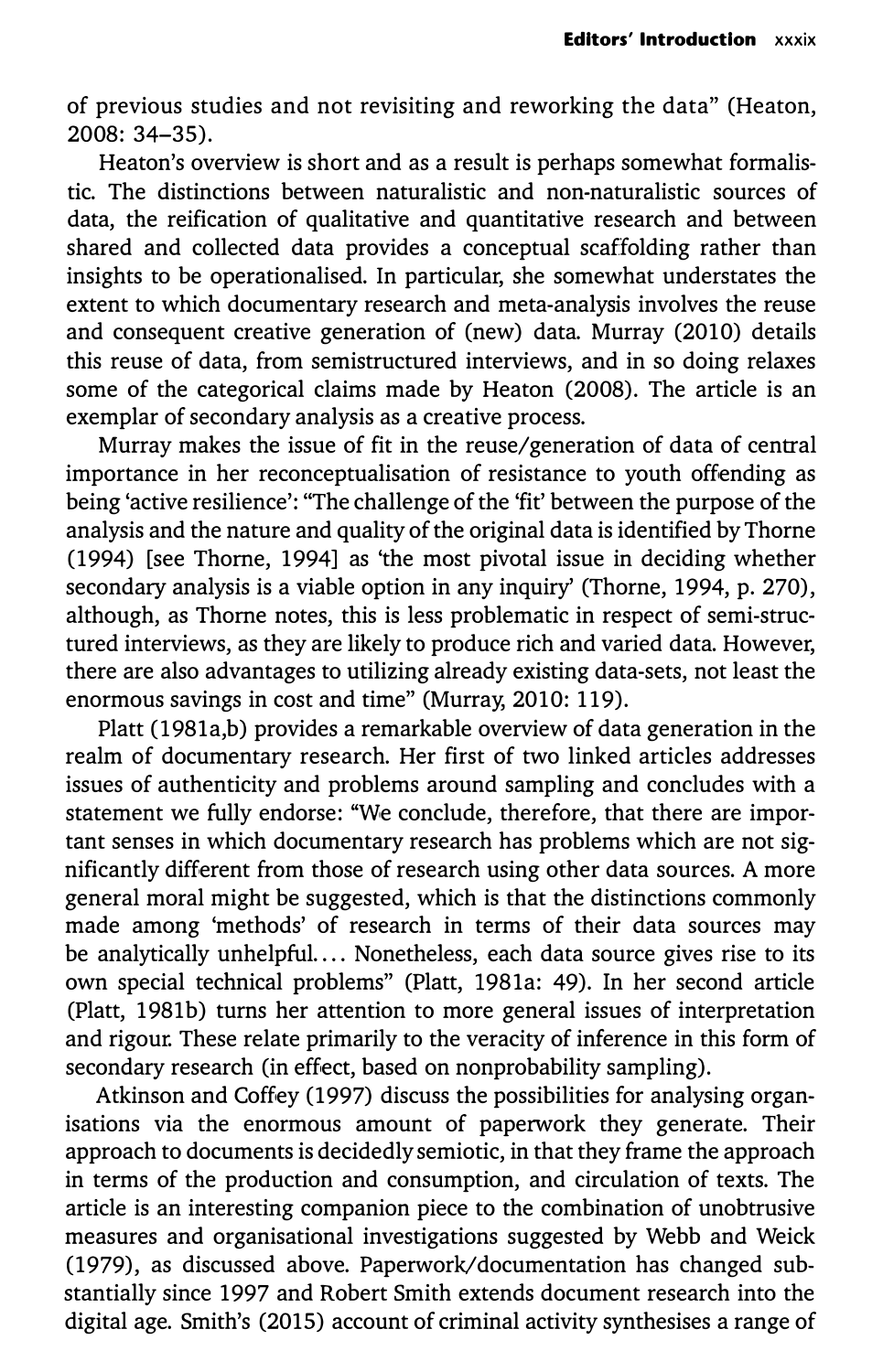documentary research techniques and is an exemplar of a consciously mixed, qualitative approach to contemporary organisational inquiry. Smith and McElwee (2015) concurrently revisit documentary research as a methodology that centres their research on illegal entrepreneurial activity. While the review is somewhat limited as a methodological statement, largely because of its focus on the substantive topic and some name-checking, rather than on the approach to generating data, it nevertheless stands as an operationalisation of the sort of issues raised by Platt (1981a,b). That is, documentary research tends to blur or synthesise with other forms of secondary research and qualitative endeavours.

Meta-analysis has clearer boundaries than documentary research, and because its centre of gravity remains in the realm of positivism, clearer understandings and measures around the issues of 'fit' raised by Murray (2010) in qualitative contexts (through the use of semi-structured interviews). The overview by Rosenthal and DiMatteo (2001) squarely addresses the statistical testing associated with positivist conceptions of data generation and inference (see Oakley, 1998b). Their final statement echoes that quoted from Platt (1981a: 49) and underscores meta-analysis as a form of secondary research in which data is creatively generated: "Meta-analysis is not inherently different from primary data analysis; it requires the same basic tools, thought processes, and cautions ... A desire to impose order on chaos may be helpful given the challenges of certain research fields, and patience with the limitations of some research write-ups will certainly help. Intimate communing with the data, particularly within the context of the theory guiding the work, is an essential and rewarding requirement" (Rosenthal and DiMatteo, 2001: 78-80).

Pratt (2010) argues that the discussion of meta-analysis is somewhat decontextualised and hence overly technical. He interrogates statistical measures of meta-analysis with some appreciation of the 'art' and 'science' of scholarly research, while arguing strongly for the statistical measures associated with the latter as a means of building the credibility of criminology, as an emergent discipline. There are no doubt echoes here of the initial efforts by the protagonists of content analysis to gain credibility through standardisation (see Berelson, 1952).

In the final article, Dixon-Woods et al. (2006) revisit the same epistemological ground covered by Allport (1942), discussed in the section above on secondary research, about differences between nomothetic and idiographic uses of data. For Dixon-Woods et al., the conundrum centres on the synthesis of qualitative data in the context of meta-analysis. Qualitative data is pitched broadly in this discussion and in contrast with randomised control trials, which they contest is the privileged source of data, at least within health studies. They highlight the enormous difficulties in synthesising qualitative research within the context of meta-analysis, when there are no agreed upon measures for comparison between the different sources of data in terms